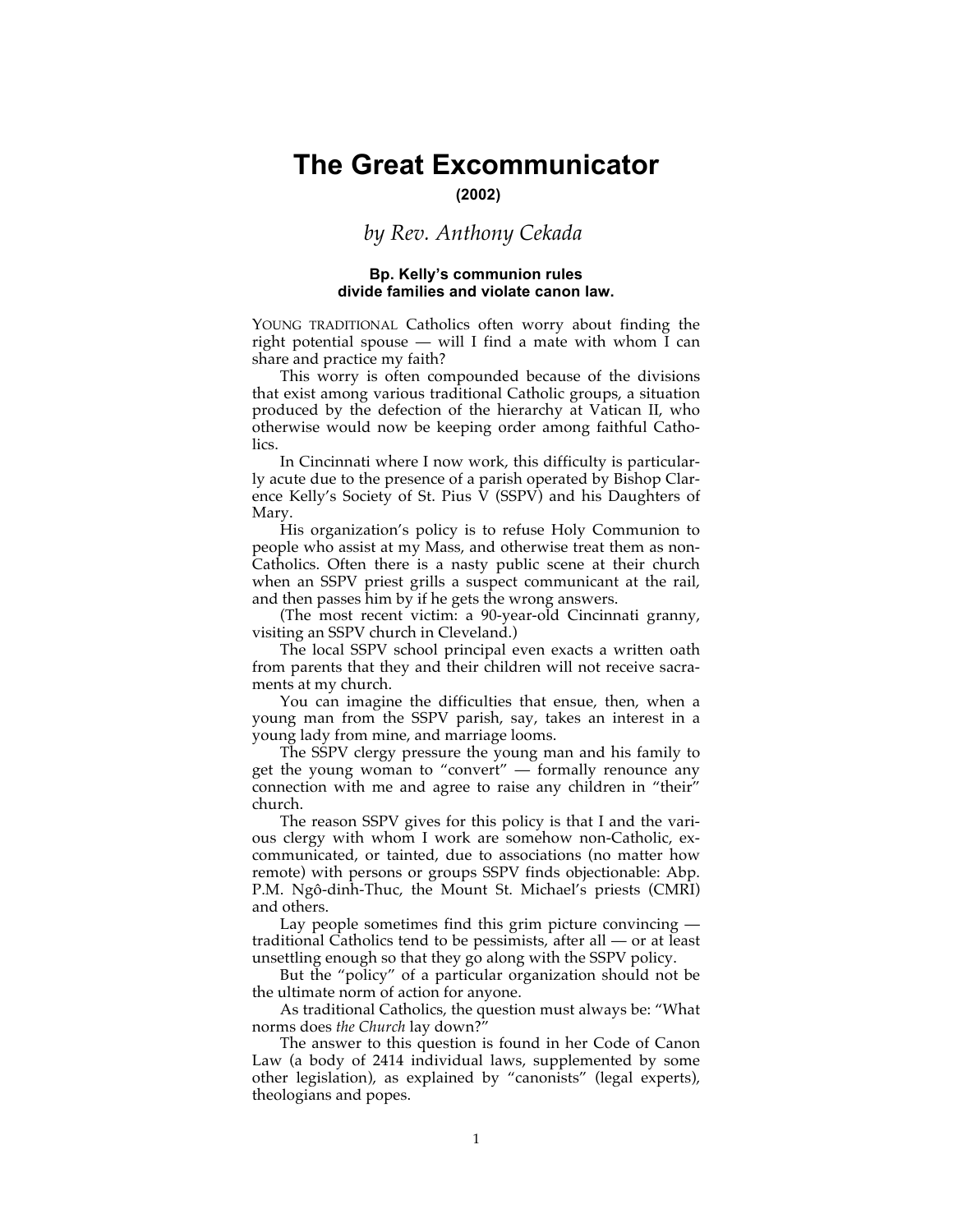Here we discover that a Catholic has a *right* to receive the Eucharist, the priest has an *obligation* to give Communion to a Catholic, and that the priest may refuse someone the Eucharist only if that person is *forbidden by law* to receive it.

And the law defines precisely what makes someone "forbidden by law" to receive Holy Communion.

This I will outline in detail below.

I will also list the various reasons SSPV has given over the years for refusing my parishioners Communion. I will show in each instance that SSPV has either *invented* a crime or principle not found in canon law, or *misinterpreted* some principle that is.

In order to reassure the skeptical reader from an SSPV chapel that I have not somehow misinterpreted church laws myself, I will provide free of charge to anyone who writes me photocopies of the documentation I quote below, with all quoted passages underlined.

I encourage young people with friends in SSPV chapels to circulate this article and the accompanying documentation. So too, families that have been torn asunder by SSPV's policies

The law of the Catholic Church, you will see, is a good deal more merciful and forgiving than SSPV would have you believe.

# **The Right to Receive Communion**

**QUESTION:** *Is SSPV permitted by church law to refuse Communion to my parishioners?*

#### **1. You have a** *right* **to Communion unless forbidden by law.**

• *Church Law*: "Every baptized person not forbidden by law may and *must* be admitted to Holy Communion." (Canon 853)

• *Explanation:* "Every baptized person is *by divine right entitled* to receive Holy Communion, because baptism bestowed this right upon him… All are called by Christ to His banquet, and therefore the *priests are in duty bound to offer every opportunity to the faithful for receiving Communion* and to lay aside unreasonable and Jansenistic scruples." **Canonist** C. Augustine, *Commentary on the New Code of Canon Law*, 1921, 4:225.

*Application:* My parishioners may and must be admitted to Communion, unless they are forbidden by law. The law quoted *favors* their right to receive, unless otherwise proven, and this right is one of *divine law.*

An SSPV priest in turn, is *in duty bound* to give them Communion. If he intends to refuse them Communion, he must demonstrate that some church law forbids them to receive. The burden of proving the unworthiness of my parishioners falls on *SSPV*.

#### **2. The law bars the "publicly unworthy" from Communion.**

• *Church Law:* "The Holy Eucharist may not be given to such as are *publicly unworthy*, e.g., the excommunicated, interdicted and notoriously infamous, unless they have given signs of repentance and amendment and have repaired the scandal publicly given." **Canon 855.1**.

*Application:* An SSPV priest must demonstrate that my parishioners are "publicly unworthy." This he may do by demonstrating that they are "excommunicated, interdicted, or notoriously infamous," or that they fall into some other category that the law says renders them "publicly unworthy."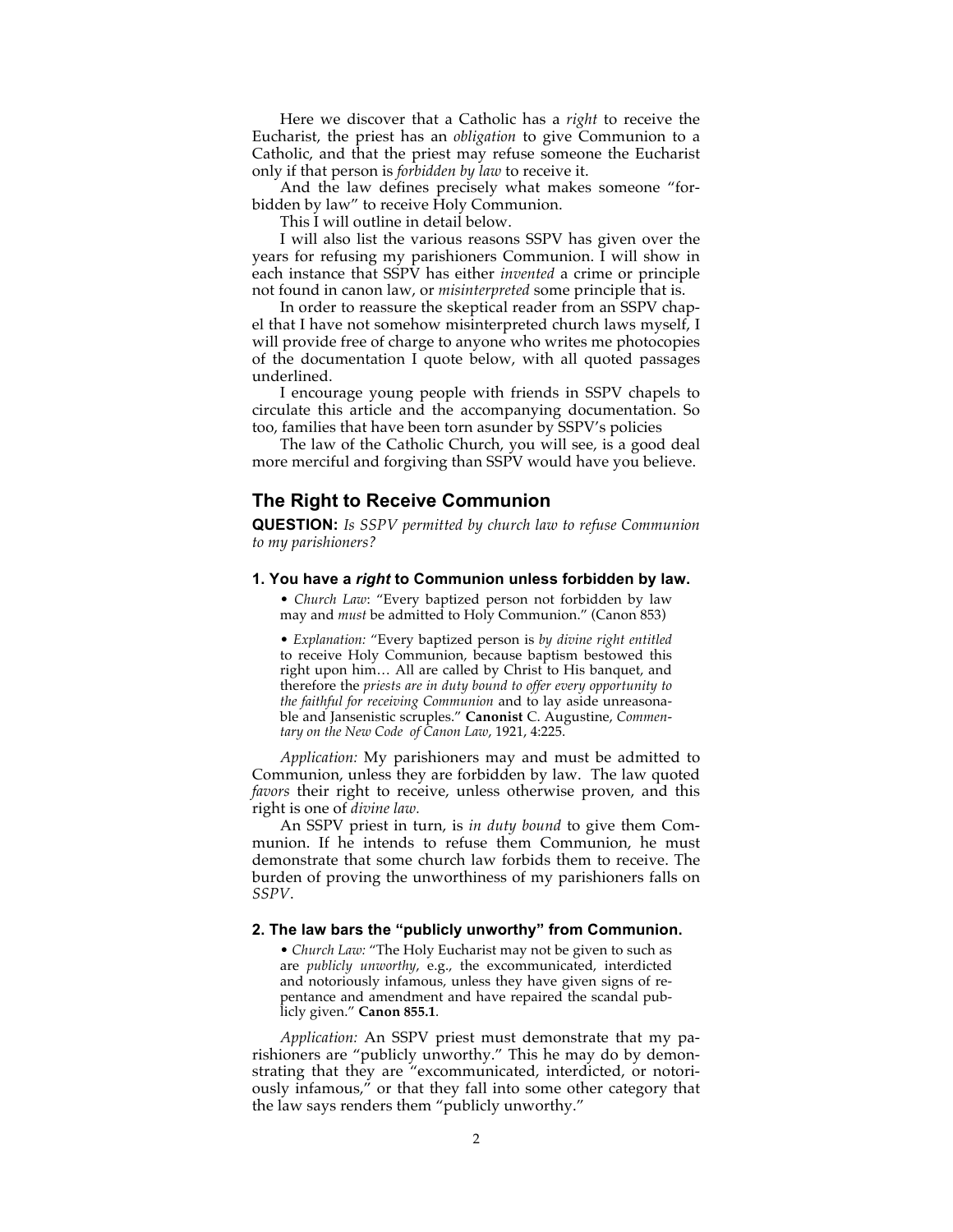## **3. Are my parishioners "publicly unworthy" under church law due to:**

*A. Excommunication?* The 1917 Code of Canon Law lists 44 offenses for which Catholics incur automatic excommunication. See list, **Canonist** Ayrinhac, *Penal Legislation in the New Code of Canon Law*, 1936, 326-329.

SSPV must identify specifically: (1) Which of the 44 offenses my parishioners committed. (2) When and how they committed it.

*B. Interdict?* The 1917 Code of Canon Law lists 4 offenses for which Catholics incur automatic interdict. See Ayrinhac, 329-30**.**

SSPV must identify specifically: (1) Which of the 4 offenses my parishioners committed. (2) When and how they committed it.

*C. "Notorious Infamy"?* The 1917 Code of Canon Law lists 7 offenses for which Catholics incur automatic "infamy of law." **Canonist** Ayrinhac, 121. N.B., "infamy of fact" can only be declared by their diocesan bishop.

SSPV must identify specifically: (1) Which of the 7 offenses my parishioners committed. (2) When and how they committed it.

#### *D. Another church law?* I am not aware of such a law.

If an SSPV priest maintains that some other such law applies, he must identify specifically: (1) The date the law was promulgated. (2) The paragraphs setting defining the offense and imposing the prohibition of communion. (3) When and how my parishioners committed the offense.

*E. Being Public and Notorious Sinners?* "Public and notorious sinners must not be admitted to Holy Communion…" These are defined as sinners who "(a) if they have been declared such by an ecclesiastical judge, or (b) if they have publicly confessed their crimes, or as we say, 'pleaded guilty,' or (c) if they have committed in word or deed *a crime* that still lasts and is known to the public as not atoned for and therefore is a source of scandal." **Pope** Benedict XIV, in Augustine**.**

SSPV must identify specifically: (1) The species of the sin my parishioners committed. (2) When and how they committed it. (3) How it lasts and is still known to the public.

#### **4. Summary and Conclusion:**

"Every baptized person not forbidden by law may and *must* be admitted to Holy Communion."

My parishioners must be admitted unless forbidden by law. Church law favors their right to receive. If SSPV intends to refuse them, it must prove that some church law forbids them to receive.

Church law bars the "publicly unworthy" from Communion. One becomes "publicly unworthy" under the law through: (1) excommunication, (2) interdict, (3) notorious infamy, (4) an offense against some other law resulting in prohibition of Communion, or (5) being a public and notorious sinner.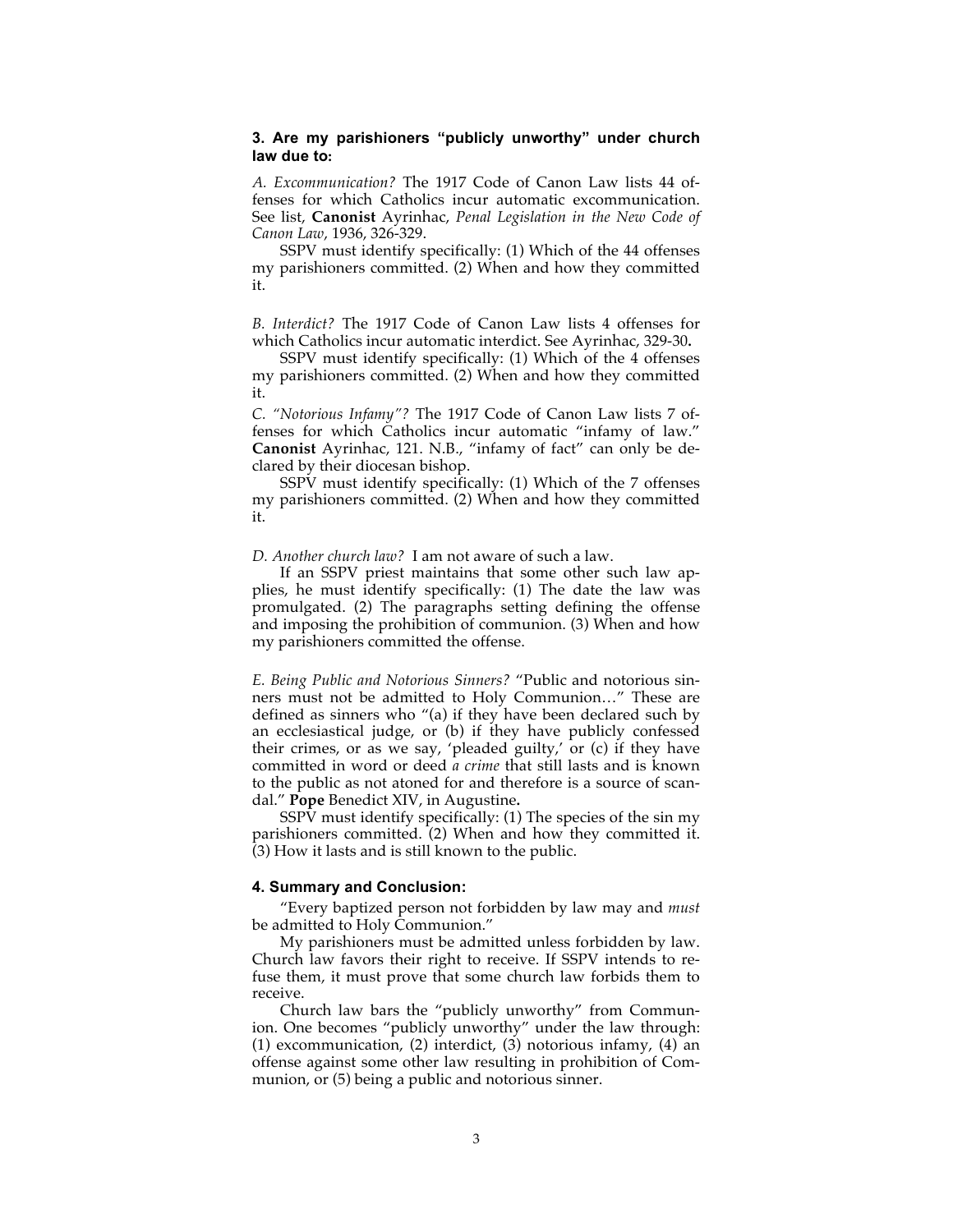Church law sets forth in detail how each of these is incurred. An SSPV priest who intends to refuse communion to my parishioners, must specify: (1) The offense committed. (2) The law it violated. (3) When it was committed.

No SSPV priest has ever done so, despite my repeated public requests. SSPV cannot do so.

The conclusion is clear: SSPV is *not* permitted by church law to refuse communion to my parishioners. Accordingly, its members are *obliged* by Canon 853 to give my parishioners Communion.

We now pass on to various charges and objections.

## **Non-Catholics or Schismatics?**

**OBJECTION:** *My parishioners are "forbidden by law" to receive communion because Abp. Thuc or CMRI members or Bp. Dolan, etc. were/are "non-Catholics," or "schismatics."*

#### **1. Definition of a "member of the Catholic Church."**

• *Papal Teaching:* "In the Church they alone are to be counted as members who have received the baptism of regeneration and profess the true faith, who, moreover, have not had the misfortune to separate themselves from the assembly of the Body, or been excommunicated by the legitimate authority by reason of very grave faults." **Pope** Pius XII, *Mystici Corporis*, Pontifical Teachings 1022.

If SSPV maintains that Abp. Thuc, or CMRI members or Bp. Dolan, or I, etc. were "non-Catholics," it must demonstrate that such a person was/is no longer a "member of the Catholic Church" under Pius XII's definition. SSPV must show that such a person has either:

(1) Separated himself from the "assembly of the Body" (schism), or

(2) Been excommunicated by legitimate authority.

We begin with the more serious charge that such persons were/are "non-Catholics" because they were/are "schismatics."

#### **2. Definition of "Schismatic."**

• *Church Law:* "If one, after the reception of baptism, while retaining the name of Christian, pertinaciously… refuses submission to the Supreme Pontiff or rejects communion with the members of the Church subject to the latter, he is a schismatic." **Canon 1325.2**.

Church law does not contain another definition. This is the one SSPV must follow.

## **3. If an SSPV priest calls a baptized Catholic a "schismatic," he must therefore identify when and how that person:**

(1) Refused to be subject to the Roman Pontiff; OR

(2) Rejected communion with the members of the Church subject to him, AND

(3) Did so "pertinaciously" ("which presupposes bad faith, such that the schismatic knowingly and willing tears asunder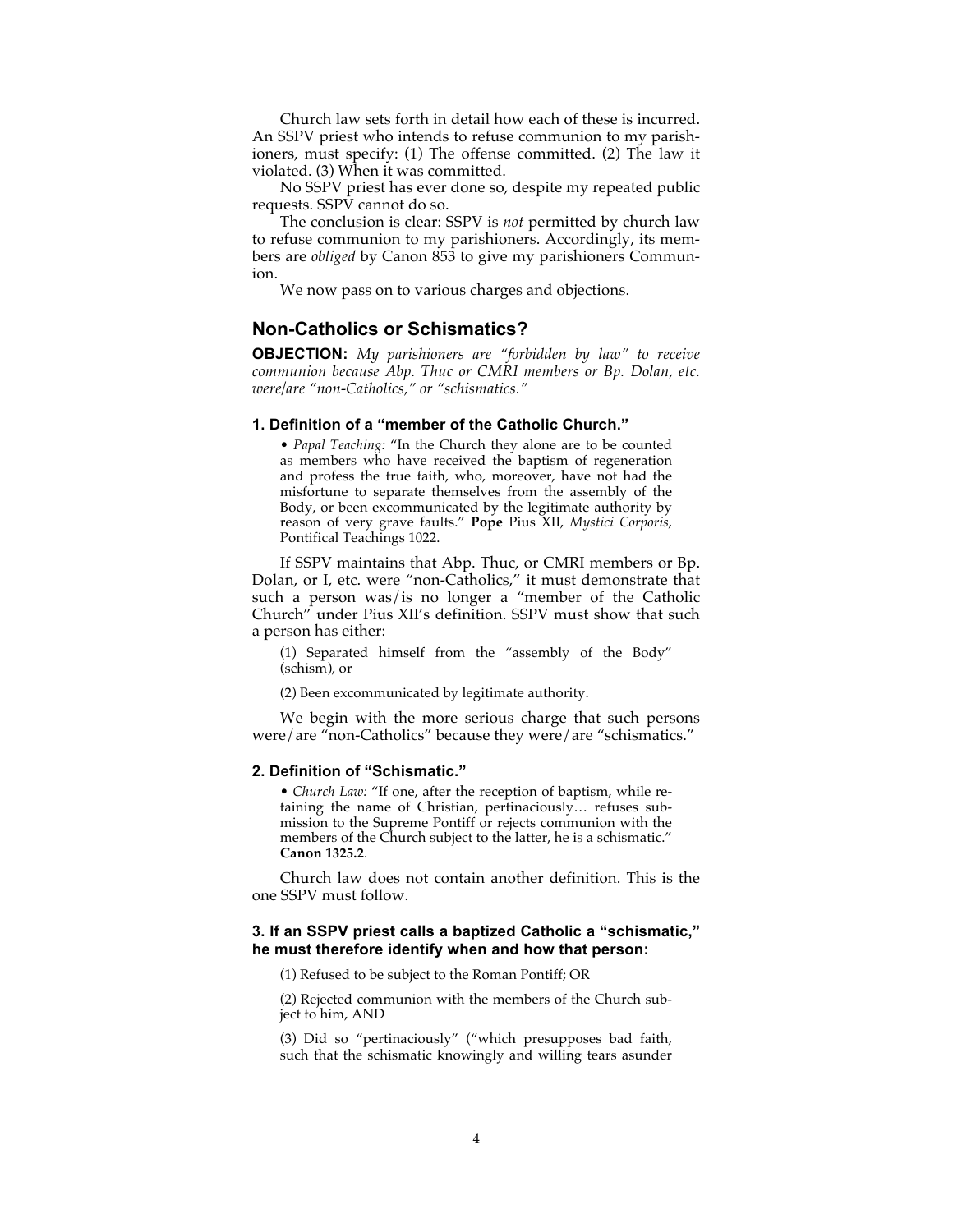the unity of the Church."1 **Canonist** Coronata, *Institutiones Juris Canonici*, 4:1858)

## **4. The SSPV priest must identify this occasion for each of the following:**

• *Abp. Thuc:* When did he "refuse subjection to the Roman Pontiff" or "reject Communion with members of the Church subject to the Roman Pontiff"? Was it "pertinacious," presupposing bad faith, "knowingly, willingly" tearing asunder the unity of the Church?

• *Any CMRI member he claims is a "schismatic":* Ditto: When? How?

- *Bishop Dolan:* Ditto again: When? How?
- *Me? Any of my parishioners:* Ditto again: When? How?
- *Your girlfriend or boyfriend:* Ditto again: When? How?

### **5. If an SSPV priest cannot do so, he certainly cannot claim that any of the above were/are "schismatics."**

#### **6. Summary and Conclusion.**

Pius XII teaches that a baptized person who professes the true faith is a member of the Catholic Church unless he is separated from it by excommunication or schism.

Church law gives a precise definition for the term "schismatic." Anyone SSPV calls a schismatic must meet the criteria in this definition.

It cannot demonstrate that Abp. Thuc, CMRI members, Bp. Dolan, my parishioners, or your girlfriend fall under these criteria. SSPV cannot claim that such were/are "non-Catholics" or "schismatics."

Therefore, SSPV may *not* refuse them Communion on these grounds.

## **Contagious Excommunication?**

**OBJECTION:** *My parishioners are "forbidden by law" to receive communion because Abp. Thuc, Bps. Carmona, Pivarunas, Dolan, etc. were/are "excommunicated."*

## **1. Identify the Excommunication Abp. Thuc Incurred:**

*A. The Code of Canon Law?* It lists 44 offenses. See **Canonist**  Ayrinhac.

SSPV must identify specifically: (1) Which of the 44 offenses Abp. Thuc committed.  $(2)$  When and how he committed it.

*B. Holy Office Decree (1951)?* When the Communists took over China in the 1940s, they imprisoned Catholic bishops and clergy faithful to the pope. Bishops and clergy willing to renounce papal authority were allowed to form the "Chinese Catholic Patriotic Association," which then elected priests to head the dioceses vacated by the imprisoned bishops. These priests then received episcopal consecration from the bishops of the Patriotic Association.

In 1951, therefore, the Vatican Holy Office issued a new law imposing automatic excommunication for "The Consecration of a Bishop without Canonical Appointment."

 <sup>1. &</sup>quot;quae malam fidem supponit et qua schismaticus sciens volens unitatem Ecclesiae dilaniat."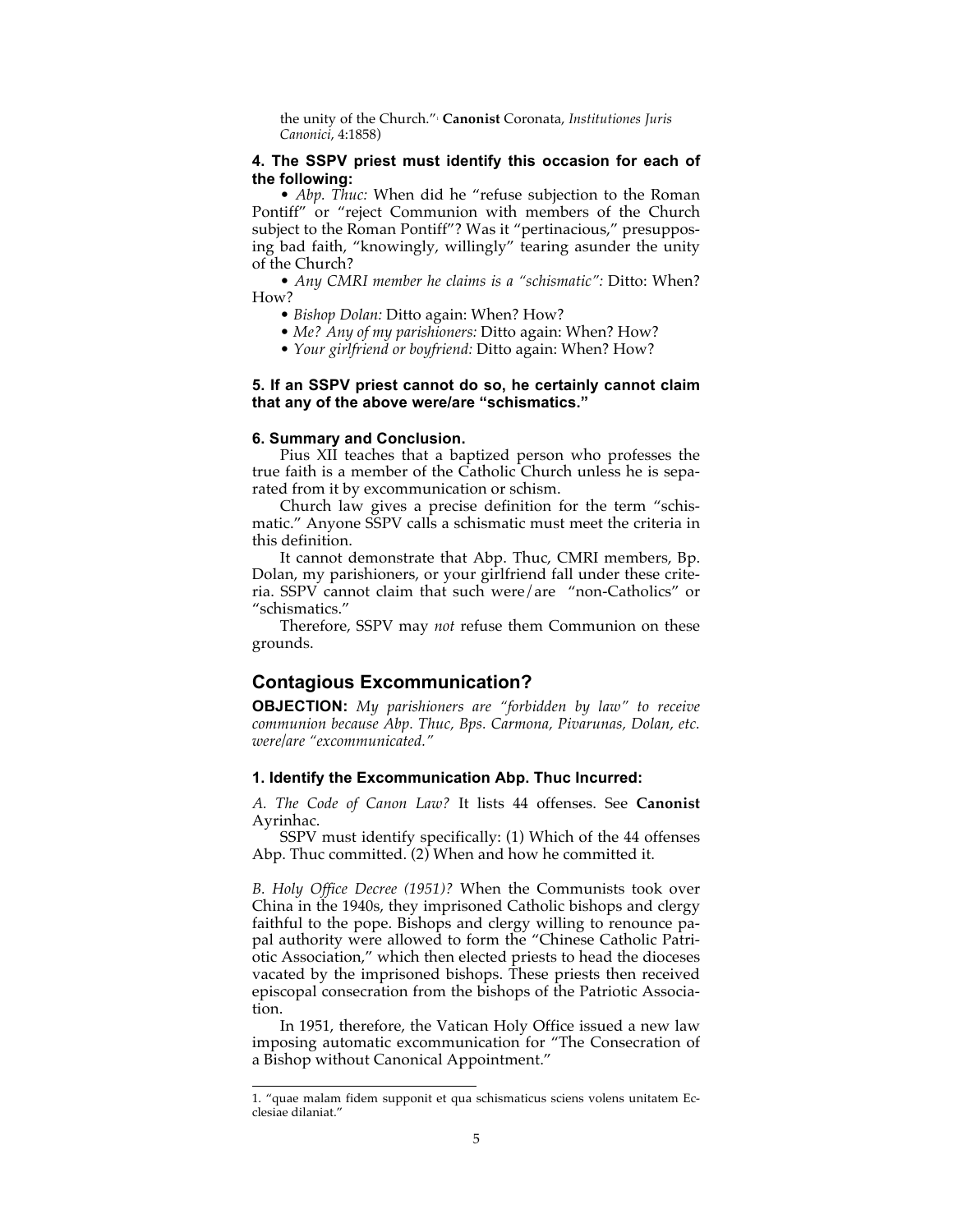The term "canonical appointment" (in Latin *provisio* or *institutio canonica*) is a technical term which refers not to the reception of the sacrament of episcopal consecration, but to the obtaining of jurisdictional power as head of a diocese.

I have discussed this decree in "Pius XII, Excommunication, and Traditional Catholic Bishops," which is available at www.traditionalmass.org.

In response to SSPV's rather fantastic charge that Abp. Thuc somehow incurred excommunication under this decree:

(1) The automatic excommunication applies only to the case of a bishop illicitly consecrated as an *ordinary over a diocese*:

"From the purpose intended by the Holy Office, the decree appears to cover only those who are consecrated as *residential bishops*, for this is the actual case which the Holy See wishes to condemn." **Canonist** Regatillo, *Institutiones Iuris Canonici*, 1956, 2:1031, trans. in Cekada, "Pius XII, Excommunication & Traditional Catholic Bishops".

(2) Laws such as this that enact a penalty must be interpreted in a *narrow* sense:

"In penalties the more benign interpretation should be followed." **Canon** 2219.1.

"The words of the law must be taken in their proper sense indeed, but not extended beyond this." **Canonist** Ayrinhac, *Penal Legislation*, 39.

(3) SSPV must demonstrate that Abp. Thuc consecrated someone as the residential bishop for a diocese without the appointment by the Holy See.

Who? When? Bp. Guérard? Bp. Carmona?

*C. Ad Apostolorum Principis (1958), para. 48*? This lengthy Epistle of Pius XII was likewise directed against the problem of the Patriotic Association's illicit installation of schismatic bishops to head vacant dioceses in China.

SSPV's argument here is that ¶48 of the document punished consecrations in general that were done "rashly" or "irresponsibly." Abp. Thuc did consecrations "rashly" or "irresponsibly." Therefore, Abp. Thuc is excommunicated by it.

In response:

(1) The Latin term is *ex arbitrio*. This does not mean "rashlyon-a-stupid-irresponsible-impulse" but "on his own authority" (*Cassells New Latin Dictionary,* 55) — which was the crime of the Chinese clergy appointing the stooge diocesan heads.

(2) The Epistle does not establish some *new* grounds for excommunication (for "impulsive" bishops?), but merely refers in ¶48 to the applicability of the 1951 Decree.

(3) Pius XII condemns as "contrary to law and right" consecrations of the kind described in preceding paragraph (¶47), wherein those with "no authority whatsoever"

a. "Render void the canonical appointment [*institutio canonica*]" made by a pope.

b. "Claim the right of nominating *bishops*" for some group of priests or laymen. ("Bishop" in the Code, means an *Ordinary*, unless otherwise specified.)

c. Confer consecration without "the mandate of the Apostolic See."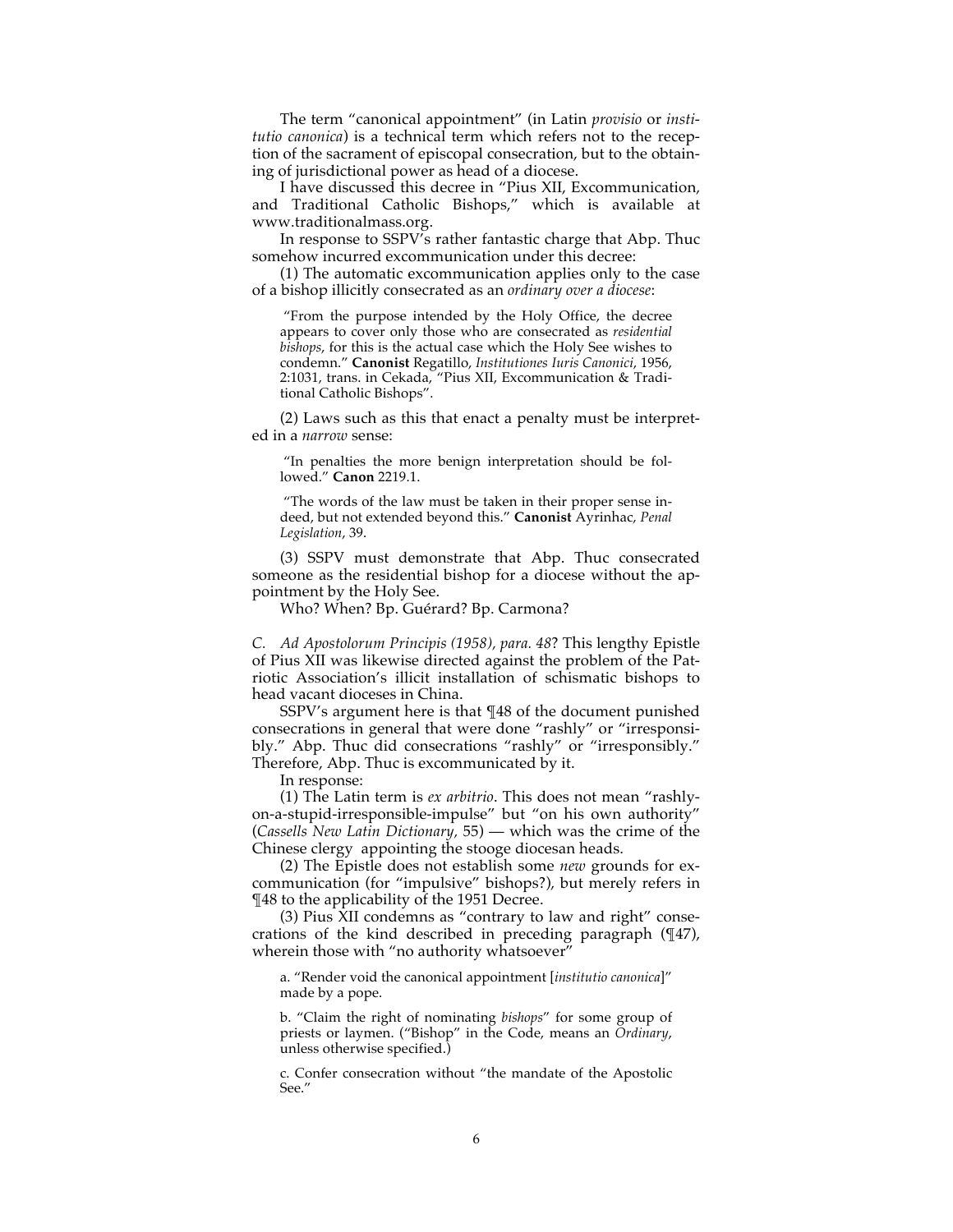## **2. Even if Abp. Thuc** *had* **personally incurred excommunication, it would** *not* **be incurred by clergy who derive their orders from him.**

*A. Penalties aren't "contagious."* "It is not permitted to extend penalties from person to person or from case to case, even though the reason is the same or even stronger." **Canon** 2219.3.

*B. Receiving orders from an excommunicate incurs only suspension.* (Prohibition from licitly exercising orders.) Those who presume to receive orders from one who is excommunicated, or suspended, or interdicted, *after a declaratory sentence has been passed upon him*, or from a *notorious* apostate, heretic, or schismatic, *ipso facto* incur a *suspension a divinis* reserved to the Holy See; one who in good faith is ordained by any such person is forbidden to exercise the orders so received until he shall be dispensed." **Canon 2372**.

#### *C. This suspension would not even apply anyway,* because:

(1) No one in authority issued a declaratory sentence upon Abp. Thuc, Bps. Carmona, Pivarunas, etc. declaring them excommunicated, suspended or interdicted.

(2) Thuc, etc. were/are not "notorious apostates, heretics, schismatics."

(If an SSPV priest claims otherwise he must prove his claim with the definitions of those terms in canon 1325.

(3) "Presumes" is technical term stipulating that bad faith must be present for a penalty to apply.

## **3. And in any case, a Catholic may receive sacraments from an excommunicated priest anyway:**

*"Except as provided in §3,<sup>2</sup> the faithful can for any just cause ask for sacraments or sacramentals of one who is excommunicated*, especially if there is no one else to give them; and in such cases the excommunicated person so asked may administer them, and is not obliged to ask the reason for the request." **Canon** 2261.2.

#### **4. Summary and Conclusion:**

Abp. Thuc did *not* incur excommunication under the Code of Canon Law, the 1951 Holy Office decree or *Apostolorum Principi*s.

An excommunication is not "contagious" anyway, and wouldn't pass along to clergy deriving their orders from him. Even if it *did*, Canon 2261 *permits* Catholics to receive sacraments from an excommunicated clergyman.

Therefore: SSPV may *not* refuse communion to my parishioners on the grounds that Abp. Thuc, Bps. Carmona, Pivarunas, Dolan, etc. were/are "excommunicated."

## **The Sin of Scandal?**

**OBJECTION:** *My parishioners are "forbidden by law" to receive communion because of the sin of "scandal."*

 <sup>2. &</sup>quot;But from an excommunicated *vitandus* or one against whom there is a declaratory or condemnatory sentence, the faithful may only in danger of death ask for sacramental absolution according to canons 882 2252, and also for other sacraments and sacramentals in case there is no one else to administer them." (Canon 2261.3) This refers to those who have been condemned by name by the pope or by an ecclesiastical judge.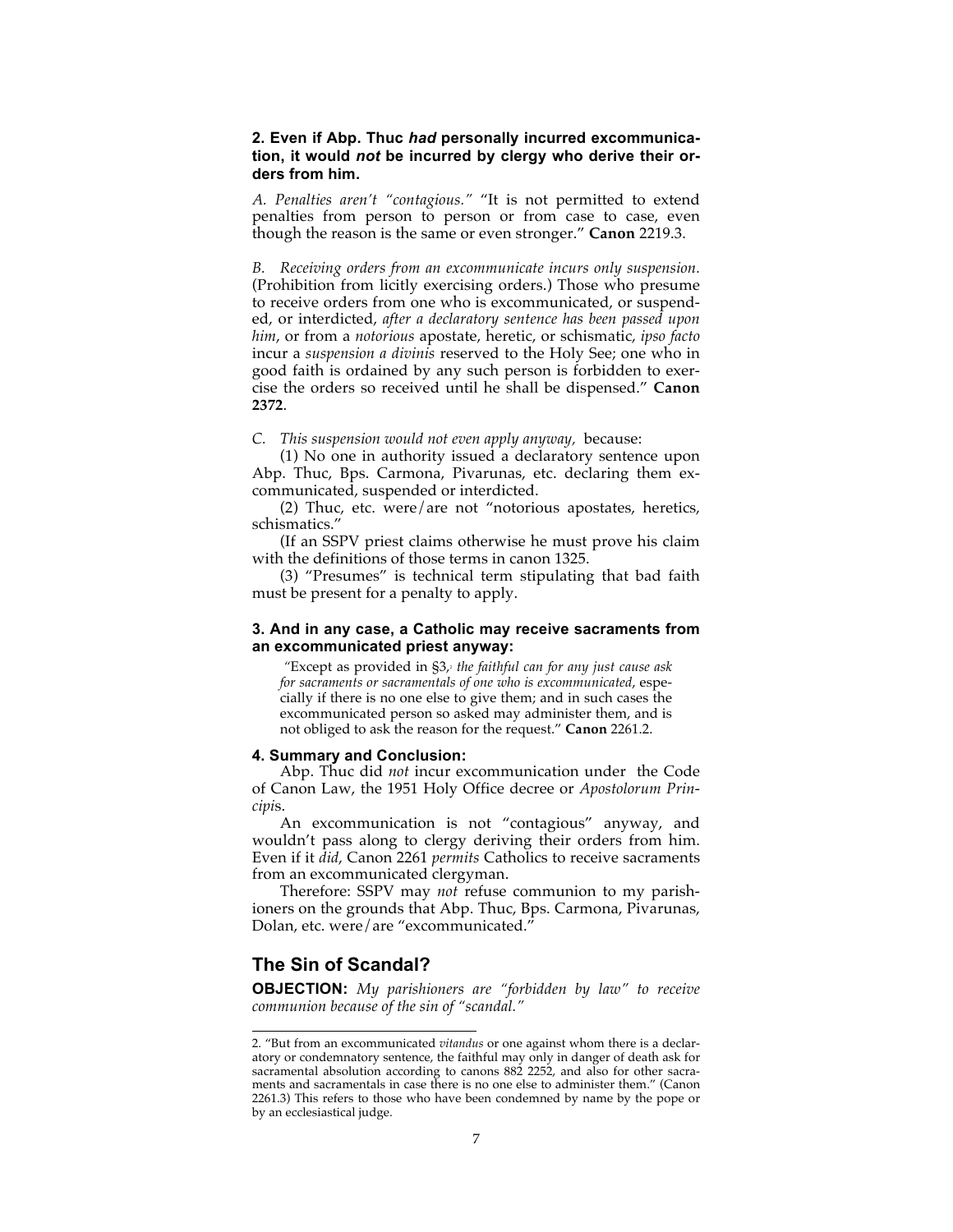#### **1. What the sin of scandal is** *not.*

In common speech, "scandal" means shock or bewilderment people experience as a *result* of some violation of propriety or common standards: "Oprah Flips Out after Twinkie Binge," etc.

#### **2. What the sin of scandal** *is***:**

• *Definition:* "Some word or deed (whether of omission or commission) that (1) is itself evil, or (2) has the appearance of evil, AND (3) provides an occasion of sin for another." **Theologian** Prümmer, *Moral Theology,* 230.

*Comment:* For someone to commit the sin of scandal, his word or deed must in the first place either: (1) *be evil*, or (2) *have the appearance of evil.*

## **3. What "evil deed," real or apparent, did my parishioners commit that renders them "forbidden by law" to receive communion?**

*A. Crime against church law?* If so, is it punishable by automatic excommunication, interdict, or notorious infamy? Point it out, then.

*B. A public sin?* Provide the commandment number, and species of sin, please.

C. *Reception of sacraments from a "schismatic"?* False charge already refuted. Who is the "schismatic"? How does he fit the definition in canon 1325?

*D. Reception of sacraments from "excommunicated" cleric?* False charge of excommunication already refuted. Canon 2261 permits reception from excommunicated minister anyway.

### **3. Without a specific evil deed, real or apparent, there is only the "taking of passive scandal."**

**•** *Definition:* Passive scandal is taken when it results not from an evil action but from a *good action* which is *accepted by another as an occasion of sin* either through: (1) *Ignorance* (scandal of the weak), OR (2) *Malice* (pharisaic scandal). See **Theologian** Prümmer.

## **5. The "scandal" taken by others at my parishioners' reception of the sacraments at St. Gertrude's, accordingly, is "passive scandal" only, arising from:**

*A. Ignorance.* Lay people affiliated with SSPV have been *indoctrinated* with distortions of church law to view my parishioners' act as evil. This is *scandal of the weak***.**

*B. Malice.* The SSPV clergy *cannot identify the laws or commandment* against which my parishioners have committed their crimes or sins. The SSPV clergy nevertheless persist in maintaining that "scandal" is present. Their scandal, then, is *pharisaic scandal.*

## **6. There is no obligation to avoid giving others an occasion to take pharisaic scandal.**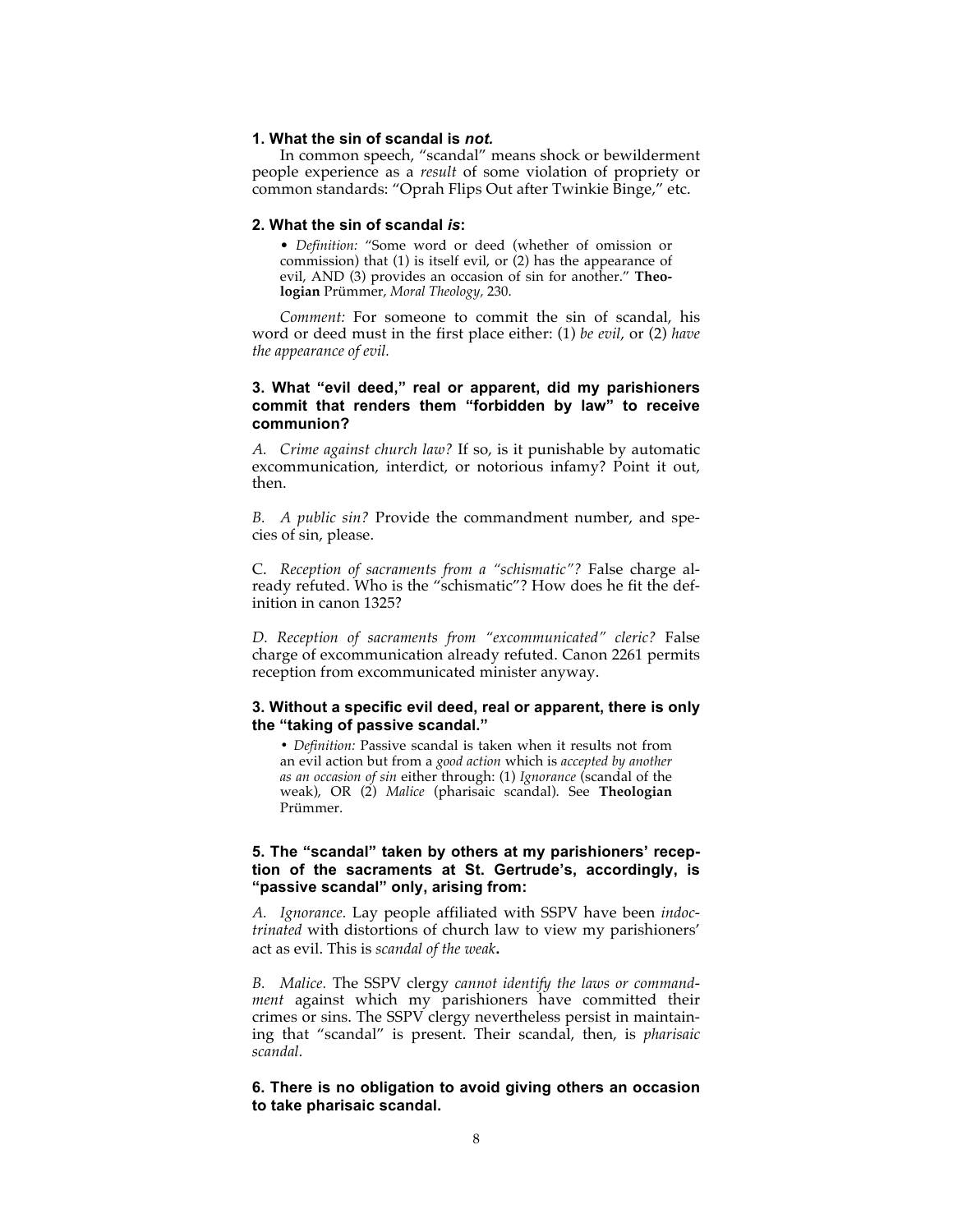• *Explanation:* "This follows from the fact that pharisaic scandal is caused by the malice of the person taking scandal." **Theologian** Prümmer.

## **7. Summary and Conclusion:**

For a true sin of scandal to occur, my parishioners would need to have committed some evil or apparently evil act in the first place. SSPV cannot identify the law or commandment they have violated. The "scandal" that SSPV clergy takes is therefore only pharisaic.

Therefore: SSPV may *not* refuse communion to my parishioners on the grounds that they have committed the sin of "scandal."

# **Ordination of Unworthy Men?**

**OBJECTION:** *My parishioners are "forbidden by law" to receive communion because Abp. Thuc conferred orders on some unworthy men.*

#### **1. General principle on ordaining unworthy men.**

• *Church Law* "A minister who dares [*ausus fuerit*] to administer sacraments to persons who are forbidden either by divine or ecclesiastical law to receive them, shall be *suspended* from the administration of the sacraments for a time to be *determined in the prudent discretion of the Ordinary*, and shall be punished by other penalties according to the gravity of the fault, without prejudice to the special penalties provided by law against certain crimes of this class." **Canon 2364**.

## **2. Points to note:**

*A. "Dares [ausus fuerit] to administer…"*"If the law contains the words: *praesumpserit, ausus fuerit, scienter, studiose, temerarie, consulto egerit*, or other similar expressions which require full knowledge and deliberation, any diminution of imputability on the part of either the intellect or the will exempts from penalties *latae sententiae*." **Canon** 2229.2. "In this last case, even affected ignorance of fact probably excuses." **Canonist** Bouscaren, *Canon Law: Text & Commentary*, 1957, 853.

To incur the penalty, Abp. Thuc would need to have had *full knowledge* that the ordinand was unworthy and done it anyway. This has not been proven.

*B. The Penalty:* Not excommunication, but only *suspension* (prohibition from exercising orders). Is not even automatic. Must be imposed by a superior with ordinary jurisdiction. Other ordinands couldn't "catch" it and pass it along anyway.

#### **3. Summary and Conclusion:**

This charge is merely an attempt at guilt by association.

Catholics do not become "forbidden by law" from receiving Communion if they have received sacraments from other clergy who somewhere, somehow, in their line of apostolic succession descend from a bishop who "could have" been subject to suspension for having ordained someone unworthy, *if* that bishop had had full knowledge of the ordinand's unworthiness, and *if* that bishop's own Ordinary had imposed a sentence on him.

If SSPV has a law saying otherwise, let them provide the reference.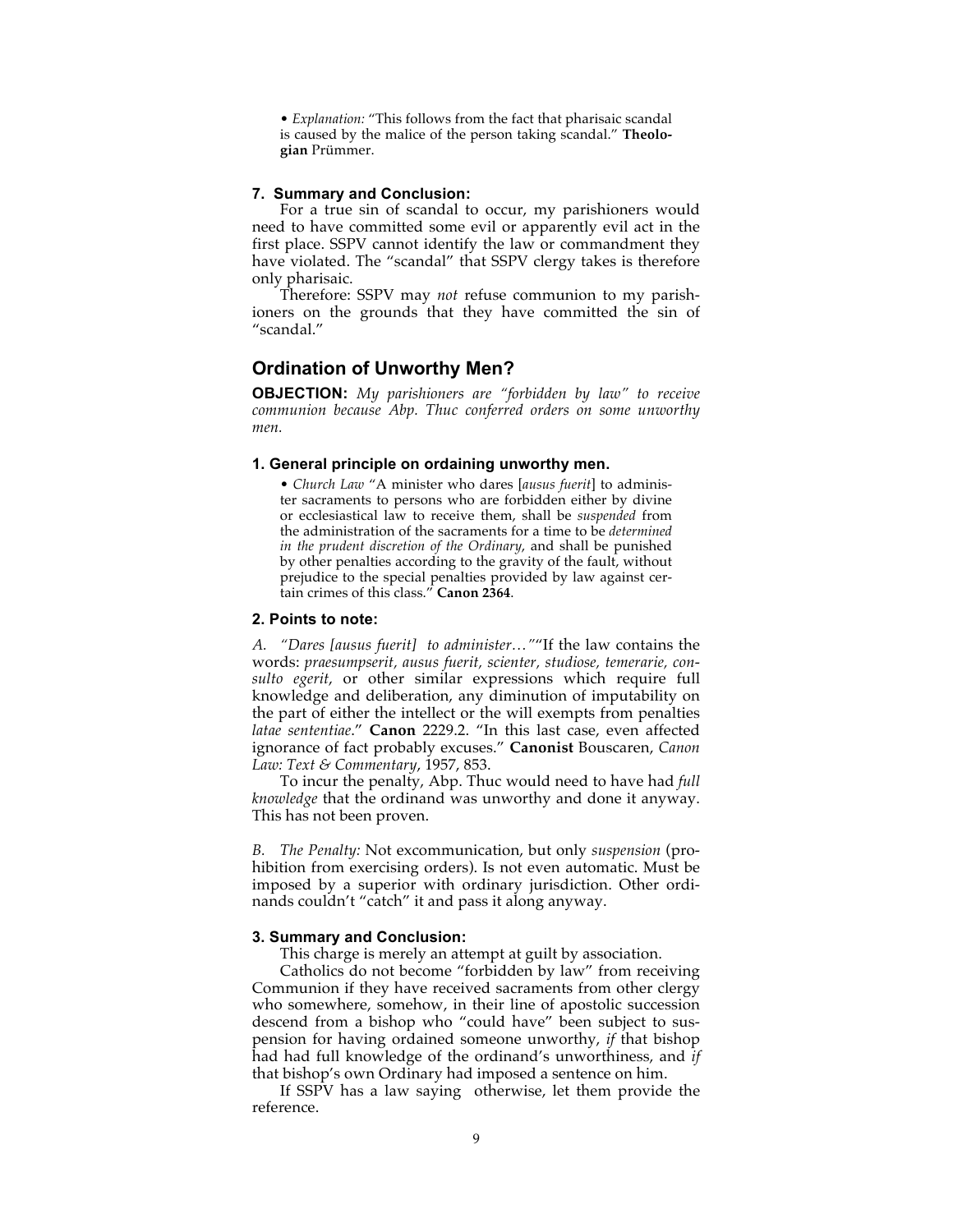Therefore: SSPV may *not* refuse communion to my parishioners on the grounds that Abp. Thuc conferred orders on some unworthy men.

## **Cooperation with Crimes?**

**OBJECTION:** *My parishioners are "forbidden by law" to receive communion because by receiving sacraments from clergy who trace apostolic succession to Abp. Thuc, they become "cooperators" with his "evil deeds," "crimes," etc.*

#### **1. Accusations Refuted Above:**

That Abp. Thuc was non-Catholic, schismatic, excommunicated, guilty of crimes, etc.

## **2. Even if Abp. Thuc** *had* **been guilty of a criminal action, receiving orders from him did** *not* **constitute cooperating in a criminal action, even if one** *approved* **of his crimes.**

• *Principle:* "Approving a criminal action, sharing in the spoils, concealing the offender, and all such action performed after the crime is already consummated, may constitute new delinquencies in themselves if there are penalties enacted against them by law; *but they do not constitute cooperation in the crime nor render one responsible for it*, unless the support or encouragement had been promised *beforehand* and in that sense preceded the evil deed." **Canonist** Ayrinhac, *Penal Legislation,* 19.

#### **III. Summary and Conclusion:**

This charge is merely guilt by association again.

Catholics do not become "forbidden by law" from receiving Communion through "cooperation in crime" if they have received sacraments from other clergy who somewhere, somehow, in their line of apostolic succession descend from a bishop who committed or could have committed a crime.

If SSPV has a law saying otherwise, let them provide the reference.

Therefore: SSPV may *not* refuse communion to my parishioners on the grounds that by receiving sacraments from clergy who trace apostolic succession to Abp. Thuc, they become "cooperators" with his "evil deeds," "crimes," etc.

## **Just Following a Safer Course?**

**OBJECTION:** *My parishioners are "forbidden by law" to receive communion on the grounds that SSPV is just following "the safer course."*

#### **I. Principle on "the safer course":**

• *Moral theology:* "It does not consist in a course that is safer *compared* to another which is also safe, but rather a course that is safer *opposed* to another which is *not* safe. **For we are not bound to follow the** *safer* **course when another course is safe**."3 **Theologians** Aertnys-Damen, *Theol. Moralis*, 1958, 1:86.

#### **II. Who is** *really* **following "the safer course"?**

 <sup>3.</sup> Etenim non accipit tutiorem partem comparative ad aliam, quae etiam tuta est, sed adversative ad aliam quae not est tuta: quia non adstringimur partem tutiorem sequi, quando altera est tuta."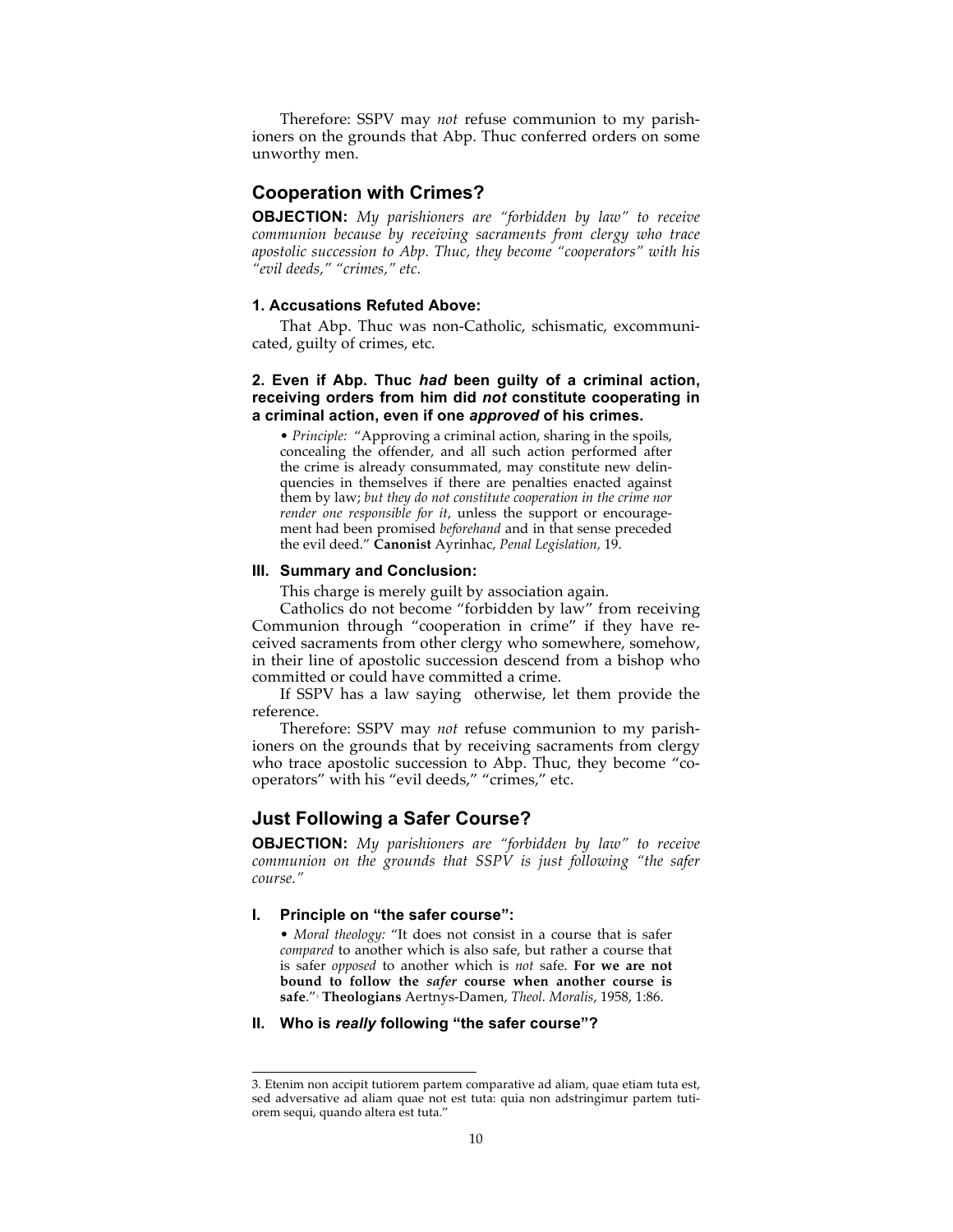• The principles I have set forth above are "safe," because they are employed in the Church's canon law and the works of her moral theologians.

• I have amply demonstrated above that the accusations about Abp. Thuc, etc. which form the basis for denying communion to my parishioners, however, have *no objective basis* in Catholic canon law and moral theology.

• Such principles cannot be a "safer" course, or even a "safe" one, because they do *not* come from the authority of the Church, but rather contradict it.

• The truly "unsafe course" is that of SSPV: Invent your own rules, and refuse Catholics sacraments on the basis of them.

## **III. Conclusion:**

Therefore: SSPV may *not* refuse communion to my parishioners on the grounds that they are following "the safer course." They are not.

# **Father is Following His Conscience?**

**OBJECTION:** *My parishioners are "forbidden by law" to receive communion on the grounds that SSPV's priests are "following their consciences."*

## **I. What conscience is:**

• *Moral theology:* "Judgement or dictate of the practical intellect deciding from *general principles* the goodness or evil of some act which is to be done here and now or has been done in the past." **Theologian** Prümmer, *Moral Theology*, 135.

## **II. Standard by which it judges:**

• *Moral theology:* "Conscience derives its judgement from general principles… Conscience does not pass judgement on the truths of faith and reason but decides whether the act to be done (or which has been done) *is in conformity with existing just law*." *Ibid.*

## **III. The priest must conform his practical decisions with "existing just law" of the Church.**

#### **IV. The "existing just law" of the Church prescribes:**

*• Church Law*: "Every baptized person not forbidden by law may and *must* be admitted to Holy Communion." **Canon 853**.

## **V. SSPV cannot point to any church law under which my parishioners are "forbidden" to receive Communion.**

## **VI. Conclusion.**

• Therefore, SSPV members must conform their consciences to the "existing just law" and admit my parishioners to Communion.

## **Invalid Bishops?**

**OBJECTION:** *My parishioners are "forbidden by law" to receive communion because the episcopal consecrations Abp. Thuc performed in 1981 were "doubtful" or "invalid."*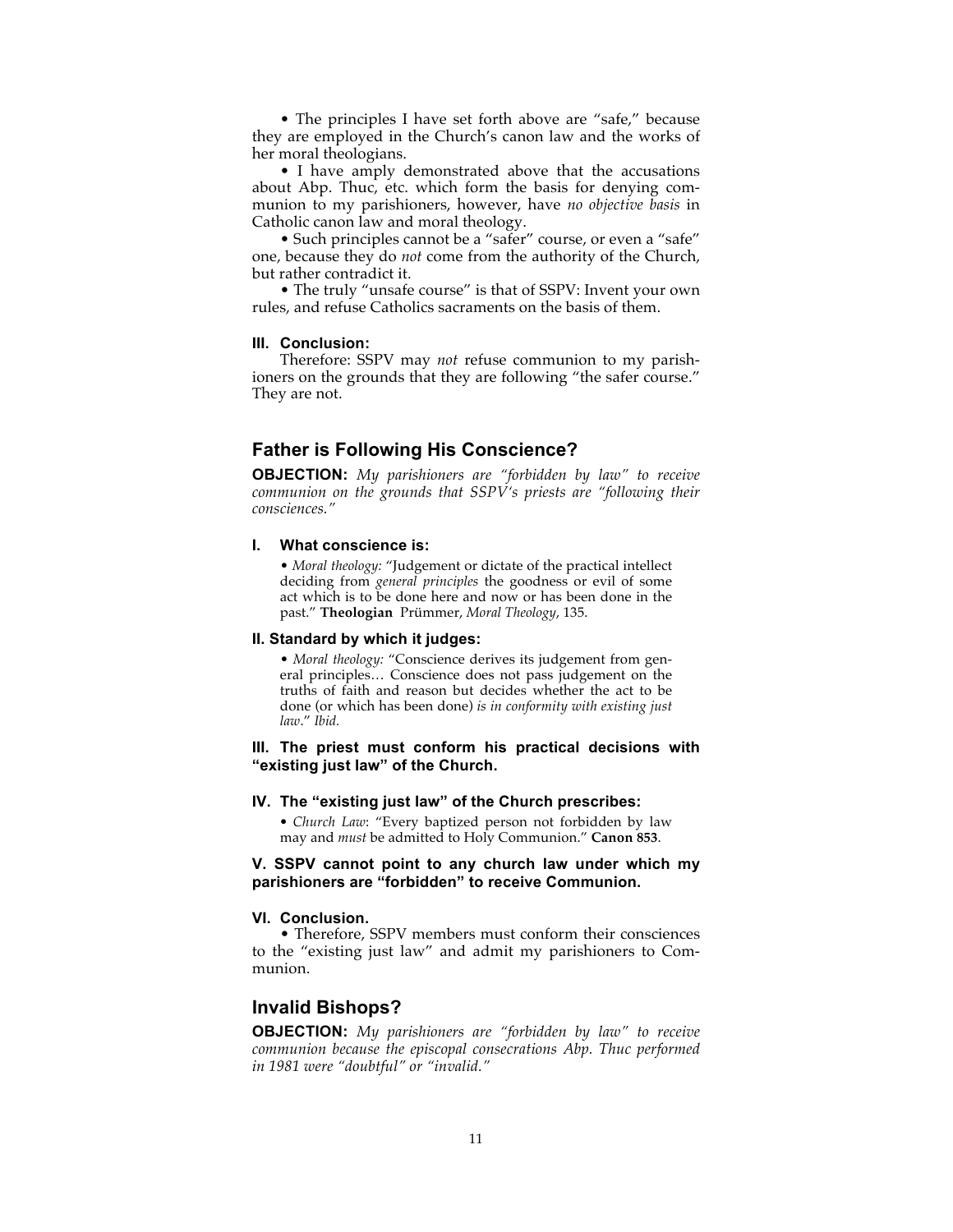The central issue here is the validity of the two episcopal consecrations Abp. P.M. Ngô-dinh-Thuc conferred in 1981:

• Bishop M.L. Guérard des Lauriers OP, 7 May 1981 (from whom Bp. Sanborn derives his consecration).

• Bishop Moises Carmona Rivera, 17 October 1981 (from whom Bp. Dolan derives his consecration).

In 1983, when I was a member of SSPX, I wrote a lengthy article criticizing Abp. Thuc, his involvements, etc.

I did not, however, address the issue of validity of the consecrations he performed:

"Further research would be needed to ascertain what theologians and canonists consider sufficient evidence for validity in such a case." *Roman Catholic* 5, (Jan. 1983), 8.

We began to investigate this issue in SSPV as a result of Fr. Donald Sanborn's visit to Brazil, April 1985. The issue was the validity of Bps. Guérard and Carmona's consecrations.

Two priests were chosen to research the question: Fr. Sanborn, who favored the validity of the consecrations and favored involvement, and I, who believed the consecrations were doubtful and opposed involvement.

The key issues we set out to research in 1985 were:

(1) *No certificates:* None appeared to have been issued. What to do? This was my and Fr. Kelly's major objection.

(2) *Were "qualified witnesses" then required?* Fr. Kelly maintained one would need "evidence of use of correct matter and form," otherwise an episcopal consecration would have to be regarded as "doubtful."

(3) *Were there other special rules for attesting to the fact of an episcopal consecration?* Anything apart from the usual norms for ascertaining that a sacrament took place?

(4) *Abp. Thuc's "Sacramental Intention"?* What assumptions did theologians, canonists, etc. require us to make?

My conclusions in 1988, based on the research I had done, were the following:

(1) *Certificate:* It is not required to assume a given rite took place and was valid. All traditionalist certificates are canonically "unofficial" anyway, because we aren't canonical pastors.

(2) *Qualified Witnesses.* Nothing in canon law requires "qualified witnesses," positive evidence of use of matter and form. The term "qualified witness," in fact, has a special technical meaning in canon law referring to giving evidence in a ecclesiastical trial, and has nothing to do with ascertaining the *validity* of a sacrament.

(3) *Special Rules.* There are none for ascertaining the fact of an epsicopal consecration.

(4) *Abp. Thuc's "Sacramental Intention"?* No justification for attacking it exists under any accepted principle of canon law and moral theology.

I concluded that we are obliged to regard the consecrations as valid, and subsequently:

(1) *Wrote an article* (1991) presenting my research and conclusions (available at www.traditionalmass.org)

(2) *Discovered the certificate* Abp. Thuc issued for Bp. Carmona's consecration.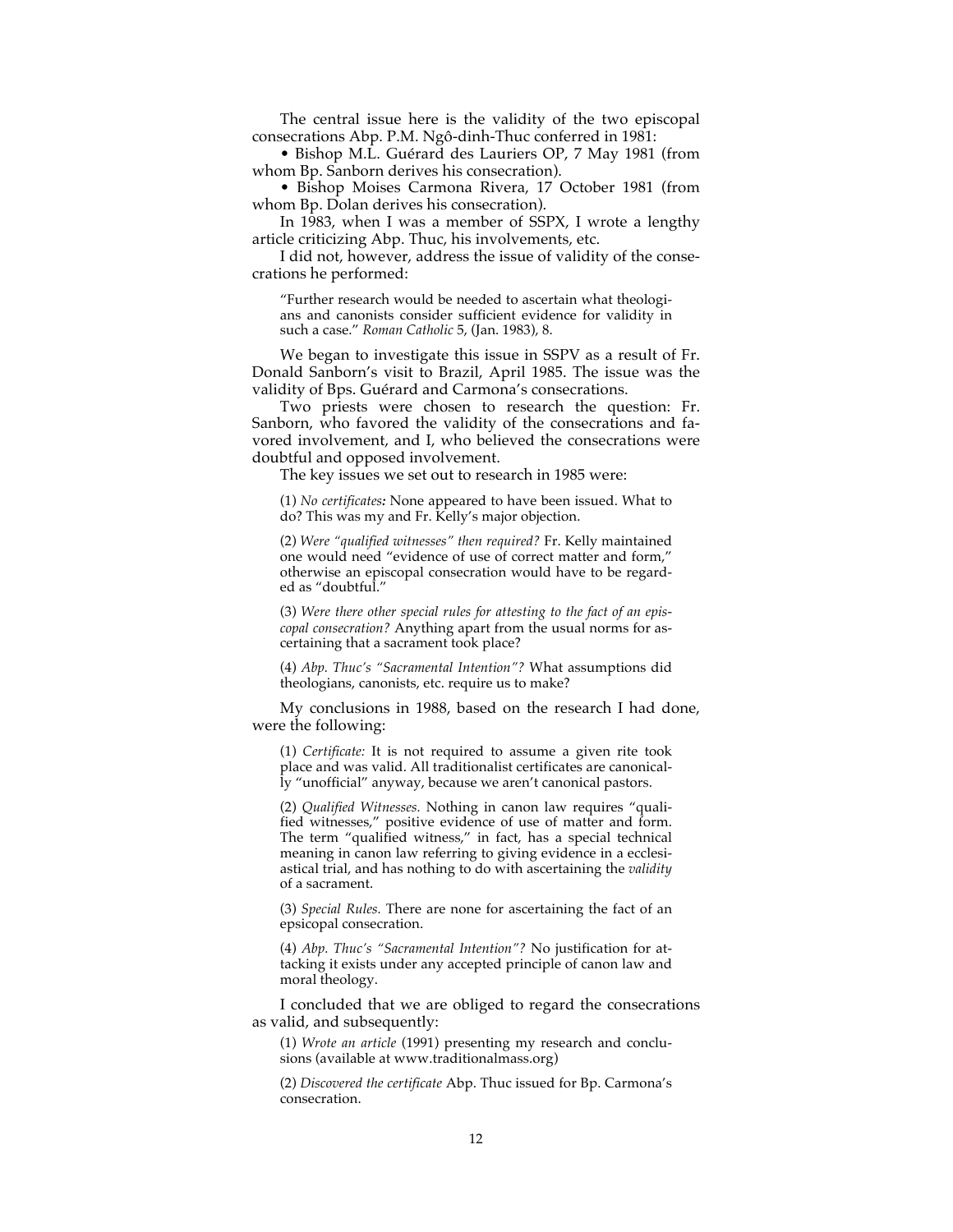In connection with the latter (also on the website) the following should be noted: Fr. Kelly used the absence of a certificate as *the* principal objection to impugn the validity of the Thuc consecrations. When I finally was able to find one in 1993, Fr. Kelly ignored it, and then shifted his principal objection to the consecration by attacking Abp. Thuc's "mental state."

## **1. Standard Procedure for Verifying Reception of a Sacrament:**

#### *A. What a priest will ascertain:*

(1) *Fact* that a ceremony occurred, via (a) certificate (the usual way) or (b) other reliable proof (a photo would do).

(2) *Minister who performed rite*. Was he a validly ordained Catholic priest? You ask the recipient or parents.

(3) *Rite used.* Was it the traditional or post-Vatican II rite? You ask the recipient or parents.

#### *B. What the priest concludes:*

Once a traditional Catholic priest ascertains in a given case (someone claiming a child was baptized, say) that a ceremony *occurred*, that another *validly ordained Catholic priest* performed it, and that the priest used a *traditional rite*, *he treats it as valid* with no further questions.

This is standard sacramental practice.

#### **2. Application to the 1981 Thuc Consecrations:**

*A. What You Can Ascertain:*

(1) *Fact that the ceremonies occurred.* Established by:

a. *Consecration certificate* for Bp. Carmona, written by Thuc:

- i. By hand.
- ii. In Latin.
- iii. Dated October 18, 1981.
- iv. Signed by eyewitnesses.

b. *Published photos* of both Guérard's and Carmona's consecrations.

c. *Numerous articles*, and a Vatican "excommunication."

(2) *Minister who performed rite:* Abp. Thuc, a *validlyconsecrated Catholic bishop.*

(3) *Rite Used***:** *Rite of Episcopal Consecration, 1908 Roman Pontifical.* Established by:

a. *Captions published with photos of ceremony* stating that Abp. Thuc performed the consecrations according to *The Roman Pontifical* (1908 edition).4

b. An *interview* conducted under oath, with Dr. Kurt Hiller, who was present at both consecrations and who held the ritual book (*The Roman Pontifical*) for Abp. Thuc as he performed the rite of consecration.<sup>5</sup>

c. A sworn *affidavit* of Dr. Eberhard Heller, who was also present at both consecrations, attesting that Bps. Guérard, Carmona and Zamora were consecrated bishops by Abp. Thuc

 <sup>4.</sup> *Einsicht* 11 (March 1982), 14. For original text, see fn. in article on Website.

<sup>5.</sup> Clarence Kelly, et al., Interview with Dr. Kurt Hiller, Munich, February 1988, *passim*.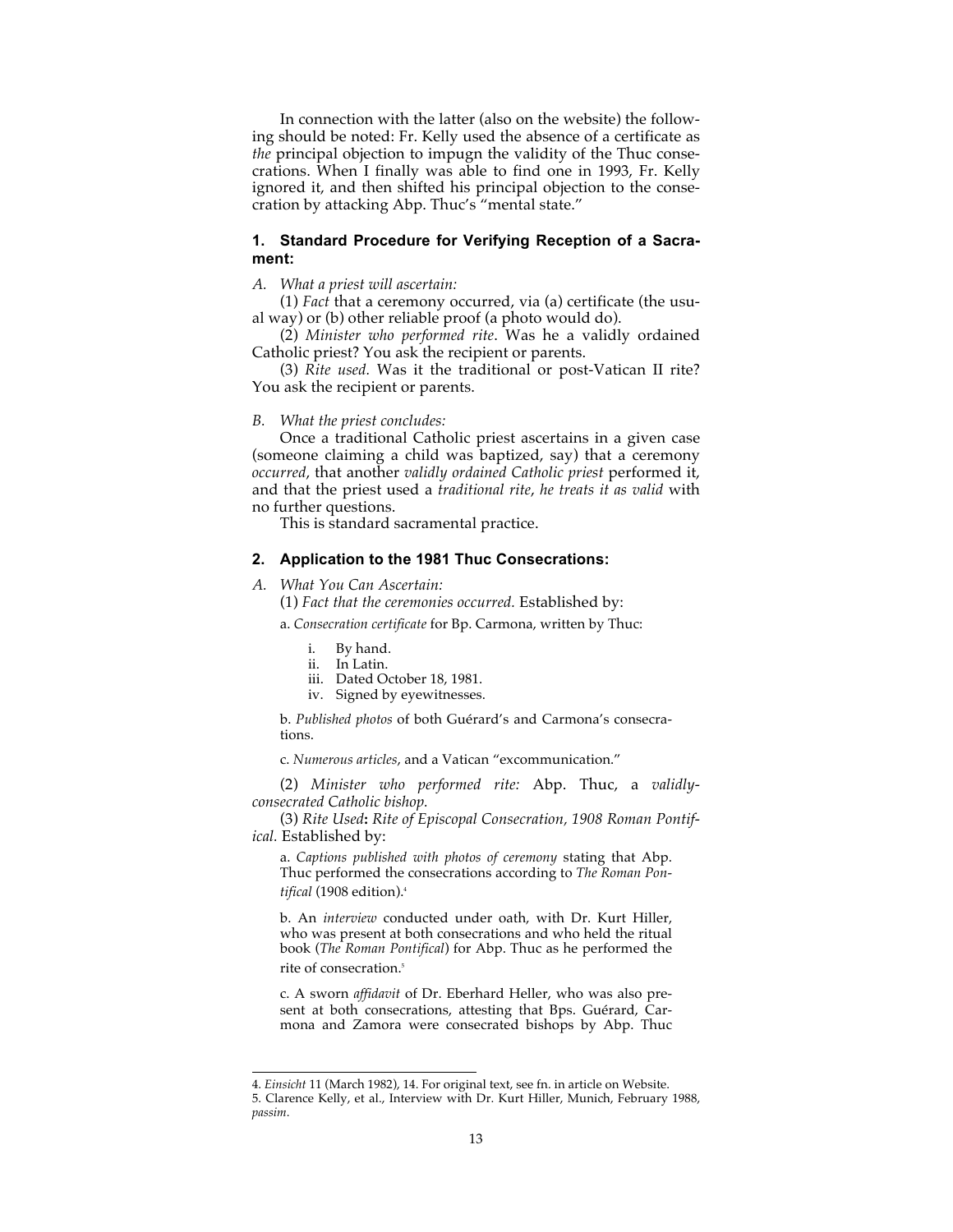and that "The consecrations followed *The Roman Pontifical* (Rome: 1908)."6

d. Published *interview* with Bp. Guérard. Attests that Abp. Thuc consecrated him on 7 May 1981, that "the consecration was *valid*," that "the traditional rite was followed integrally (except for the reading of a Roman mandate)," and that "Abp. Thuc and I had the intention to do what the Church does."7

e. *Interview* with Bp. Guérard again affirming that he had been consecrated on 7 May 1981, and that the rite was followed integrally.<sup>8</sup>

*B. What you must conclude:*

Because (1) The ceremony of episcopal consecration *occurred* on two occasions, (2) a *validly-consecrated bishop* performed it each time, and (3) he used the *traditional Rite of Episcopal Consecration* each time.

Therefore, **both consecrations must be regarded as valid**.

## **3. Thereafter, validity must be presumed and invalidity must be proven.**

*A. Generally in Canon Law:* This is "the queen of presumptions, which holds the act or contract as valid, until invalidity is proved." **Canonist** Wanenmaker, *Canonical Evidence in Marriage Cases*, (1935),408.

*B. For Ordinations:* "…an act, especially one as solemn as an ordination, must be regarded as valid, as long as invalidity would not be clearly demonstrated." **Canonist** Cardinal Gasparri, (also **compiler of the Code of Canon Law**), *Tractatus de Sacra Ordinatione* (1893), 1:970.9

*C. Correct Intention Presumed:* "This principle is affirmed as certain theological doctrine, taught by the Church, to deny which would be theologically rash… **The minster is presumed to intend what the rite means.**" **Theologian** Leeming, *Principles of Sacramental Theology*, (1956) 482.

## **4. Defects which would invalidate an episcopal consecration:**

 <sup>6.</sup> Eberhard Heller, "Eidesstattliche Erklärung zu den Bischofsweihen von I.E. Mgr. M.L. Guérard des Lauriers, Mgr. Moises Carmona und Mgr. Adolfo Zamora," Einsicht 21 (July 1991), 47. "Um noch bestehende Zweifel an den von S.E. Mgr. Pierre Martin Ngo-dinh-Thuc gespendeten Bischofsweihen. die z.B. von bestimmten Personen und Gruppen in den U.S.A. geäußert werden, und weil seine Excellenz inzwischen verstorben ist, er sich also dazu selbst nicht mehr äußern kann, erkläre ich an Eides statt, da ich den betreffenden Konsekrationen durch Mgr. Ngo-dinh-Thuc persönlich beiwohnte: Ich bezeuge, daß S.E. Mgr. M.L. Guérard des Lauriers O.P. am 7.Mai 1981, I.E. Mgr. Moises Carmona und Mgr. Adolfo Zamora am 17 Oktober 1981 in Toulon/ Frankreich von S.E. Mgr. Pierre Martin Ngo-dinh-Thuc zu Bischöfen der hl. katholischen Kirche geweiht wurden. Die Konsekrationen erfolgten nach dem 'Pontificale Romanum' (Rom 1908). Mgr. Ngo-dinh-Thuc spendete die Weihen im Vollbesitz seiner geistigen Kräfte und in der Absicht, der Kirche aus ihrer Notsituation herauszuhelfen, die er in seiner 'Declaratio' über die Sedisvakanz vom 25. Februar 1982 präzisierte. München, den 10. Juli 1991. E. Heller."

<sup>7.</sup> *Sodalitium* 4 (May 1987), 24. His emphasis. See article on web for text.

<sup>8.</sup> Joseph F. Collins, Notes of Interview with Guérard, La Charité (France), August 1987.

<sup>9. &</sup>quot;…tum quia actus, praesertim adeo solemnis qualis est ordinatio, habendus est ut validus, donec invaliditas non evincatur."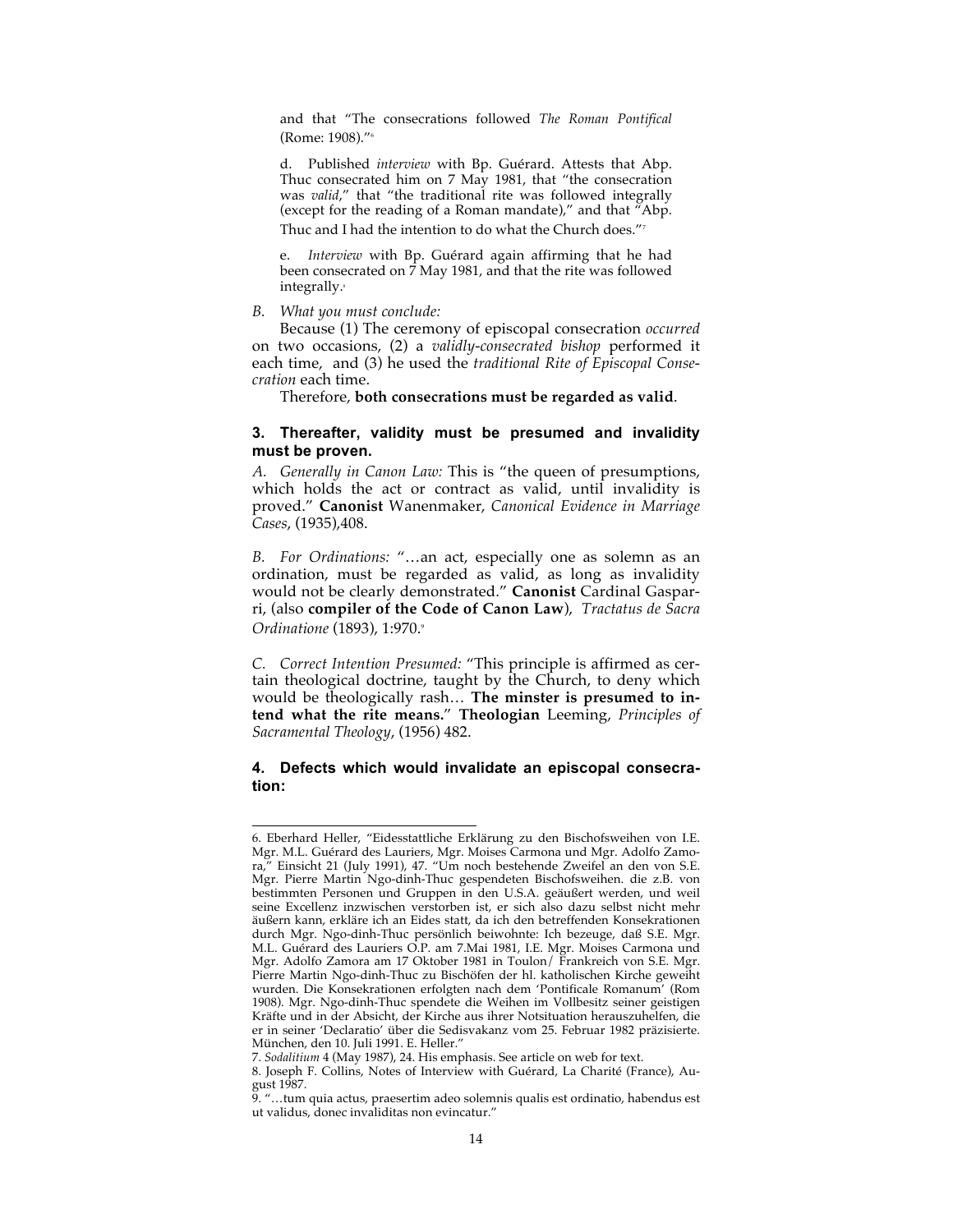*A. Matter:* Consecrating bishop does not impose hands.

*B. Form:* Consecrating bishop does not pronounce essential 16 word formula.

*C. Intention Withheld:* Consecrating bishop internally withholds intention to make a bishop or "to do what the Church does" in performing the rite.

*D. Intention Absent:* Consecrating bishop is not performing a human act because he lacks:

(1) Even merely *external attention*: He does not know that he is performing a sacramental act (an episcopal consecration). (No act of intellect.)

(2) Even *virtual intention*: His external action of performing a sacramental act (an episcopal consecration) has not been produced by any direct act of his will. (No act of will.)

• Example of no external attention or virtual intention: Performing a sacramental action while sleepwalking. No attention from intellect, no intention from will. No sacrament because not a human act.

• *Virtual intention* is the minimum "level" of intention required and sufficient for validity. It guarantees that a sacrament is valid, even if the priest or bishop is internally distracted before and during the entire sacramental rite.

• *Explanation:* "The common doctrine is this: Virtual intention is necessary and sufficient in the minister to confect the sacraments… Virtual intention, as we have already seen, is an actual intention itself which is operating along with distraction. **Such an intention is certainly present in someone who regularly performs sacramental actions**— for example, a priest who goes early to the church, puts on vestments, goes to the altar, celebrates Mass, and consecrates a host or hosts presented to him at it, **even though he does not think about the intention of consecrating." Canonist** Coronata, *De Sacramentis: Tractatus Canonicus* 1943, 1:56.10

This minimum, obviously, is not very hard to meet.

## **5. For the Thuc consecrations, there is no evidence of a defect in matter, form, or intention to "do what the Church does."**

#### **6. "Mental State" Slander:**

*A. Photos of Ceremonies:* Look at the photos of the consecrations published in *Einsicht*. Does Abp. Thuc look like a dazed robot or a sleepwalker, who doesn't know *where* he is or *what* he's doing — the "mental state" one would have to prove he was in at the time of the consecrations if one claims they were doubtful or invalid?

Fr. Bruno Schaeffer's Ordination: Is this also an automaton?

 <sup>10. &</sup>quot;Unde doctrina communis est ad sacramenta conficienda in ministro eam requiri et sufficere intentione quam virtualem diximus; … Virtualis enim intentio, ut iam vidimus, est intentio ipsa actualis quae cum distractione operatur. Talis intentio certe habetur in eo qui de more ponit actiones sacramentales., e.g. sacerdos qui mane adit Ecclesiam, paramenta sumit, ad altare progreditur, Missam celebrat et in ea consecrat hostiam aut hostias praesentatas, etsi nihil de intentione consecrandi cogitat."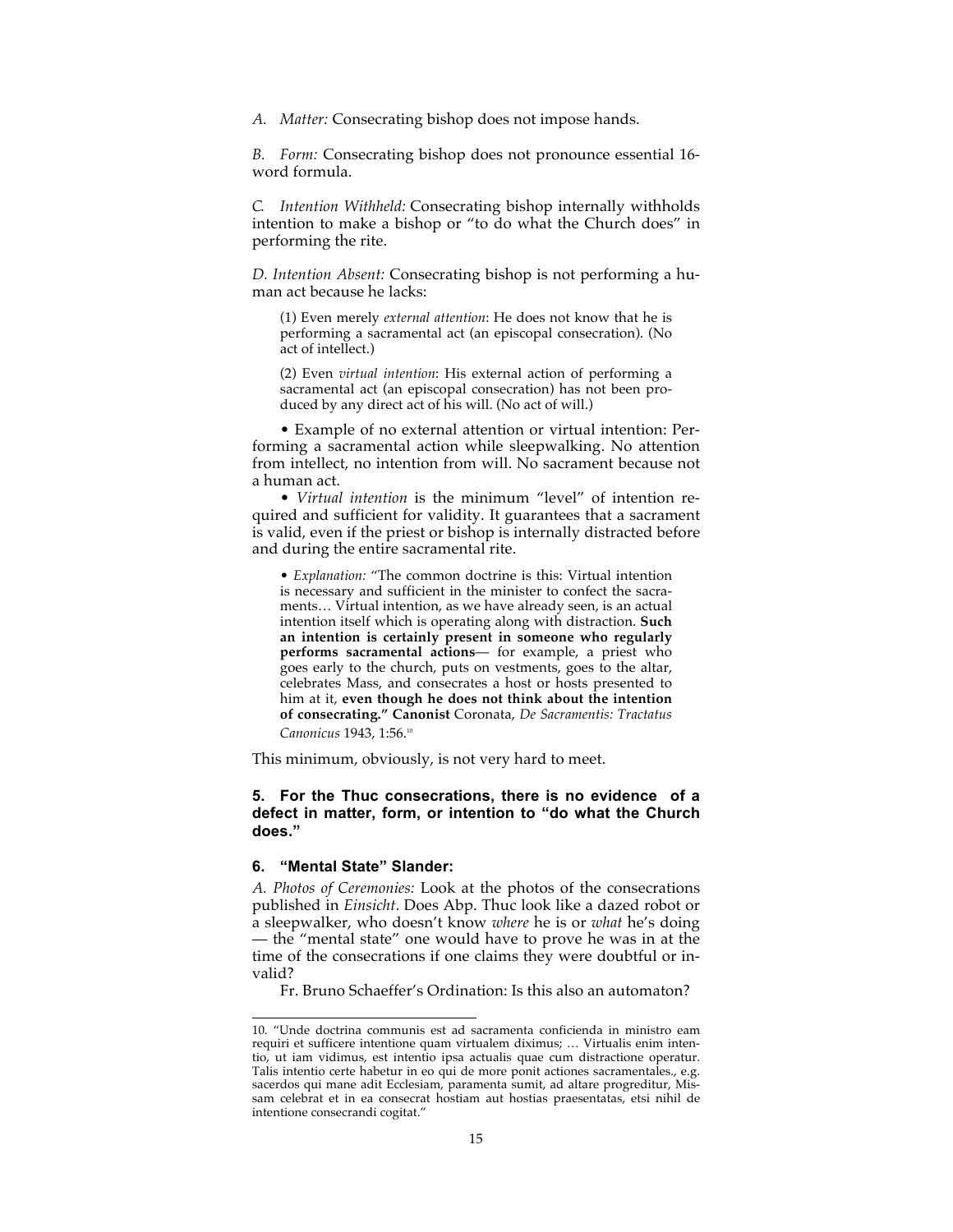Abp. Thuc also gave a public conference in Mexico under the auspices of Trento the following year. Was this also an automaton, who didn't know where he was, or what he was doing?

*B. Certificate of Consecration for Bp. Carmona.* Look at the handwriting on the certificate reproduced in Chapter 1 of this book. It is firm and clear, and the document is in Latin.

We, Peter Martin Ngô-dinh-Thuc, Titular Archbishop of Bulla Regia, give notice of the following to all: on the 17th day of the month of October, in the year 1981, we conferred the episcopal rank of the Catholic Church on Father Moises Carmona Rivera, with all rights pertaining to said rank. Given on the 18th day of the month of October, in the year of Our Lord 1981. [signature] **+Peter Martin Ngô-dinh-Thuc** The eyewitnesses were: Doctor Kurt Hiller and Doctor Eberhard Heller. [signature] **Dr. Kurt Hiller** [signature**] Dr. E. Heller.**

Is this writing in Latin also the work of some confused sleepwalker in a miter, who the day before couldn't manage the tiny bit of awareness and intention that theologians say is "*necessary and sufficient*" to confer a valid sacrament?

*C. Other Documents Handwritten in Latin:* A few months after the consecration, one thanking Bp. Carmona for his New Year's greetings, and the following year, a document proclaiming vacancy of the Holy See. See *Einsicht***.**

Again, the documents are in Latin, and the Archbishop's handwriting is firm and clear. Is this the work of a sleepwalker or an automaton? Cranking out documents in Latin?

**D. Conclusion:** Anyone capable of all this possessed the requisite "mental state" to confer a valid sacrament. A priest who says otherwise is either ignorant of the principles of sacramental theology or dishonest — because he knows better, but refuses to abandon a foolish position.

#### **6. Summary and Conclusion:**

*A. Standard procedure a priest uses to verify reception of sacrament:*

(1) He ascertains: (a) Fact that ceremony occurred (by certificate, or other proof). (b) The minister who performed rite  $$ whether he was a validly ordained Catholic priest. (c) The rite used — was it the traditional rite?

(2) The priest then treats it as valid. There are no further questions.

#### *B. For the Thuc consecrations:*

(1) We can easily ascertain: (a) *Fact the ceremonies occurred:* Certificate handwritten by Abp. Thuc, photos, articles. (b) A real bishop. (c) *Rite used:* Traditional rite of episcopal consecration. (Affidavits, etc.)

(2) Conclusion: The consecrations were valid.

*C. Thereafter validity must be presumed, invalidity must be proven, based on what canonists teach regarding:* (1) General principles, (The "queen of presumptions"). (2) Ordinations. (3) Correct intention.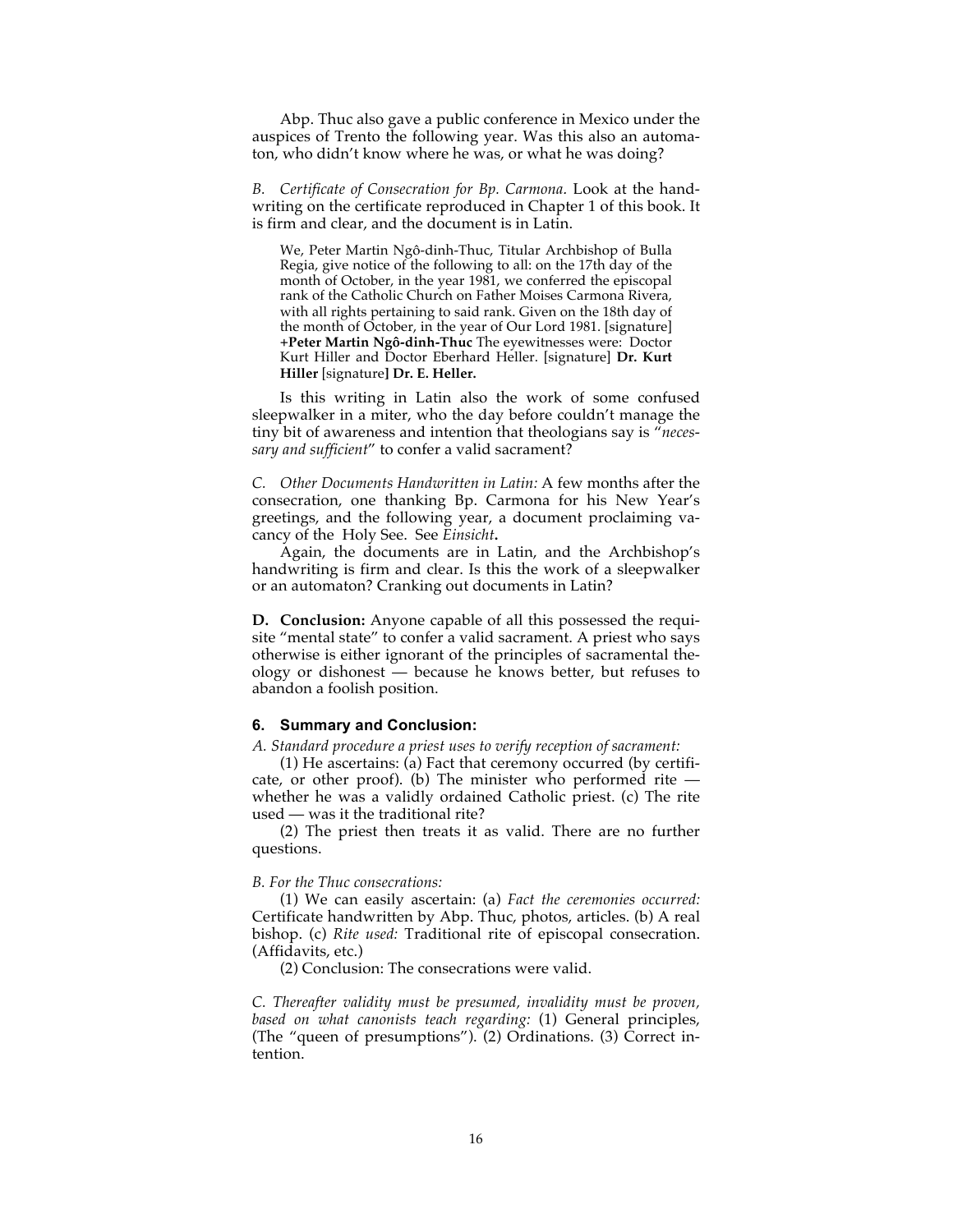*D. Defects that invalidate sacraments:* (1) Matter. (2) Form. (3) Withholding intention. (4) Intention absent — you have no idea what you're doing, and make no act of will.

*E. For Thuc Consecrations:* No evidence of defect of matter, form, or intention to do what Church does.

*F. "Mental State" slander* — Abp. Thuc unable to form sacramental intention — is refuted by: (1) Photos. (2) Handwritten documents after consecration. (3) Especially the consecration certificate he wrote out in Latin the day after Bp. Carmona's consecration.

*G. Such attacks were dishonest all along.* And here we pass briefly from church law to a personal anecdote.

In my 1991 article, I recalled how at a September 1988 SSPV priests' meeting Fr. Sanborn had presented us with a report on the theological principles to be applied to the Thuc consecrations, and how I privately told Fr. Kelly later in the day that the report (especially a pronouncement from Pope Leo XIII) seemed to demolish all my objections and Fr. Kelly's as well.

Fr. Kelly replied: "We *can't* say the consecrations [of the Thuc bishops] are valid — or some of our priests will want to get involved with them."

This moment was one of those little revelations.

It convinced me that no matter *what* principles we would discover from church law, canonists, moralists, theologians and popes, Fr. Kelly would ignore it all and stick to some other agenda.

Fr. Kelly's objections, in other words, would *always* be intellectually dishonest — not even *Leo XIII* can move you from what you've already decided? Keep this in mind when Fr. Kelly's and SSPV's policies divide your family or break up your engagement.

*H. Only possible conclusion:* Like it or not, the principles of canon law and sacramental theology *oblige* you to regard Abp. Thuc's consecrations of Bps. Guérard and Carmona as valid, and to regard those who trace their apostolic succession to them as true bishops.

# **Final Objection: I Don't Feel Right**

**OBJECTION:** *I "don't feel right" about what you've said, this is all very complicated, I can't figure all this out, and I trust SSPV — so if their priests think your parishioners are "forbidden by law" to receive Communion, that's fine with me***.**

#### **REPLY FOR THE SSPV LAITY:**

You don't "feel right" because for over ten years SSPV has been feeding you Thuc/CMRI horror stories and bogus principles masquerading as canon law and moral theology.

I have systematically exposed these principles as false, offered you photocopies of the correct principles as they appear in canon law books, and put it all together for you.

My argument is based on *church law* — not emotion, phony guilt by association tactics and stubborn intellectual dishonesty.